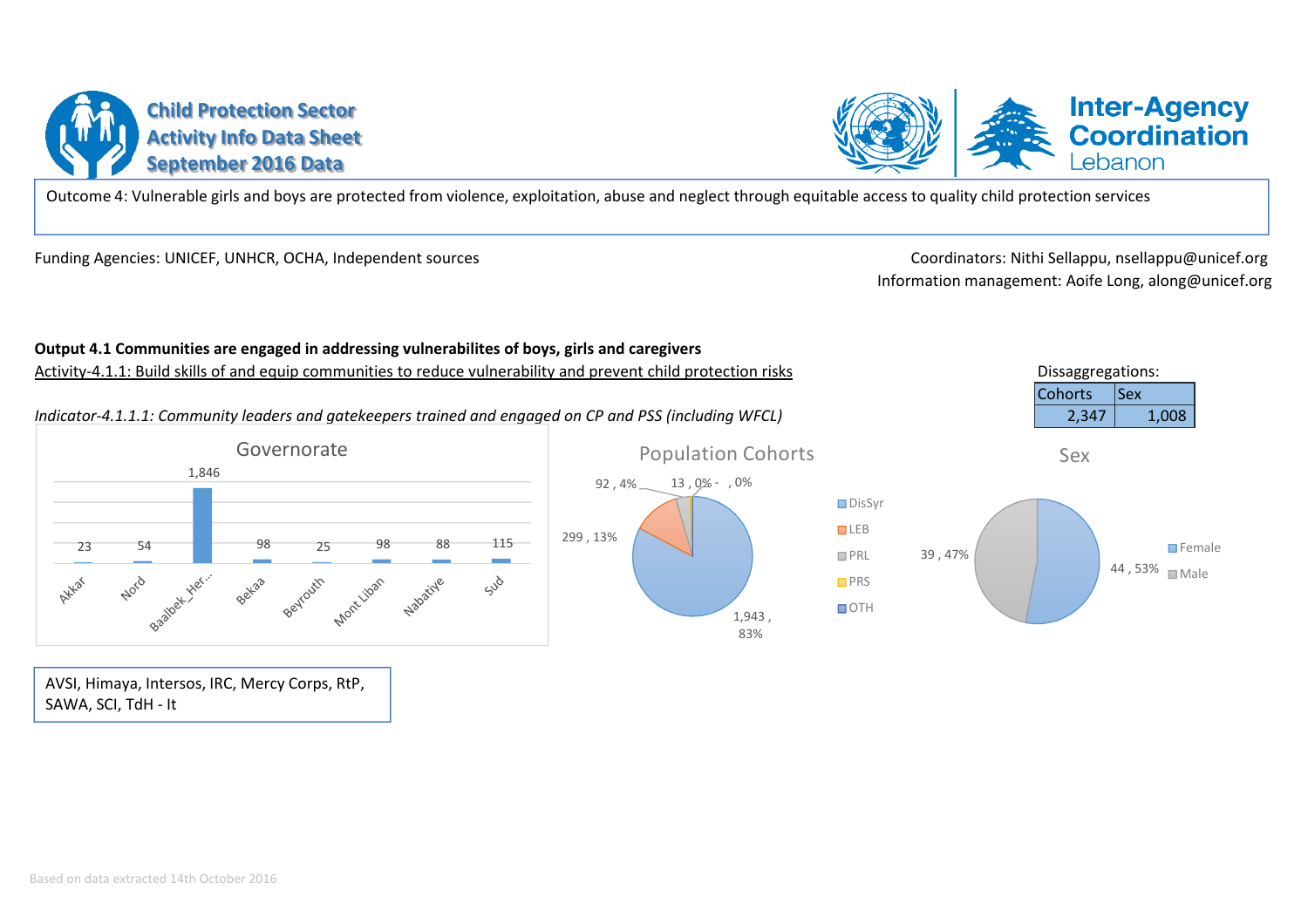



|     |        | Note: Some data were removed as it did not meet the                                                                     |
|-----|--------|-------------------------------------------------------------------------------------------------------------------------|
| S   | Target | indicator criteria.                                                                                                     |
| 357 | 300    |                                                                                                                         |
|     |        | AMEL, AVSI, Beyond, Danish Red Cross, DRC, Himaya, Intersos,<br>IR Lebanon, Makhzoumi, Mercy Corps, SAWA, SCI, TdH - It |

Dissaggregations:*Indicator-4.1.1.5: Referrals of boys and girls from community-based programs to case management and focused PSS programs* Cohorts $|$ Sex 4,099 4,119 Governorate - referrals Population CohortsSex $148.$ 1,208 4%31 , 1% 21 , 0%613 , 15%679 **□** DisSyr 572 571 475 1,957 , 247 **LEB** 188 159  $2,162$  ,  $38$ 48%52%**PRL** Bastlet Hermel Nord Sud Atklar settles sextating prove tipen programs **PRS** OTH **3,286 , The Contract of Security Contract of Tremale** ■ Male 80%AVSI, Beyond, DRC, Himaya, Intersos, Makhzoumi, Mercy Corps, SAWA, SCI, TdH - It, WCH

**Groups** 

357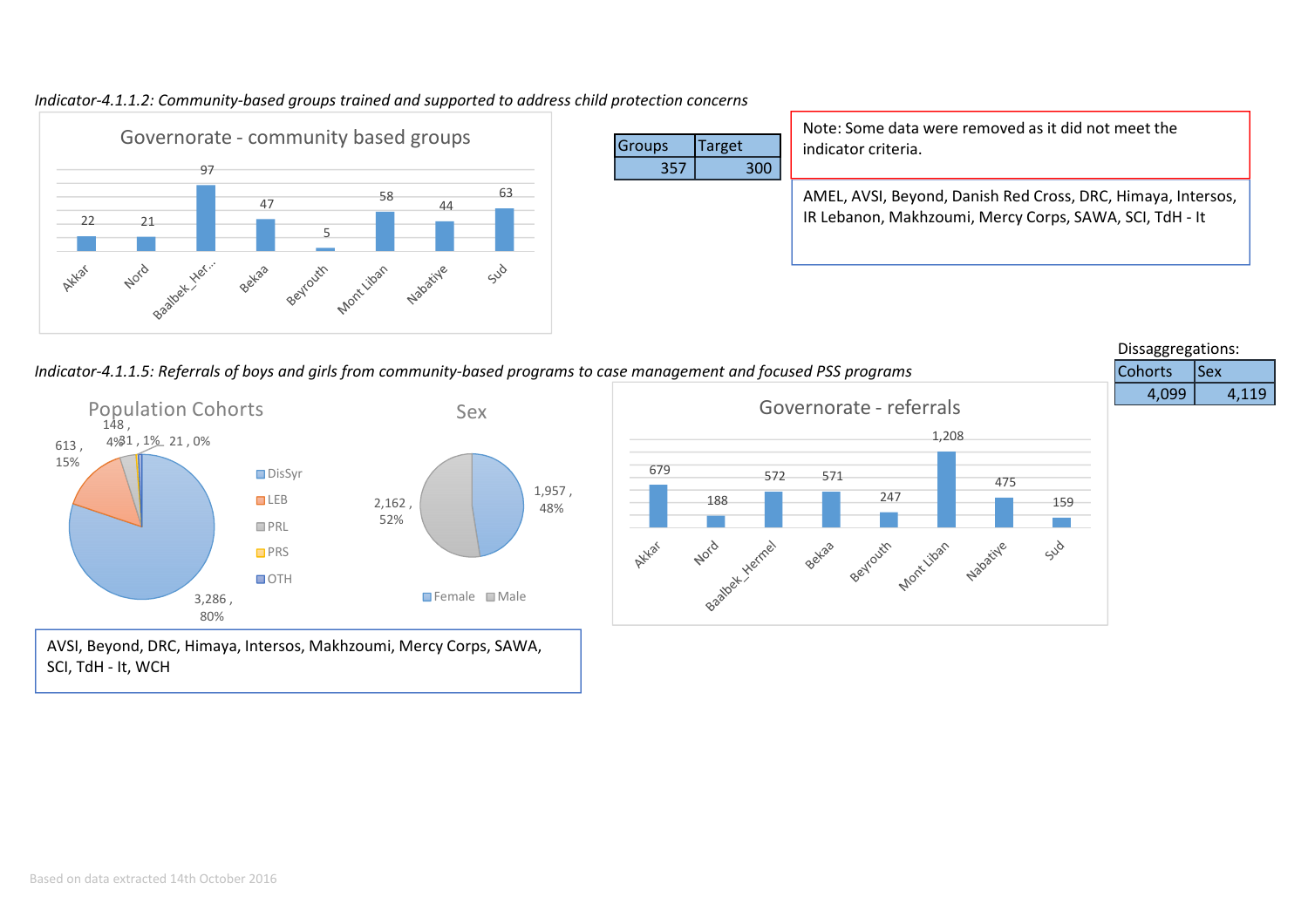

Red Cross, DRC, GUPW, Himaya, Intersos, IR Lebanon, IRC, KAFA, MAP, Mercy Corps, MS Lebanon, Popular Committee, RtP, SaJ, SAWA, SCI, SIF, TdH - It, TdH - L, TdH-Italy, ULYP,

#### Activity-4.1.2: Increasing capacity and awareness of children to negotiate risks and know where to go for help

Based on data extracted 14th October 2016

Intersos, IRC, Makhzoumi, MAP, Mercy Corps, Popular Committee, SaJ, SCI, SIF,

TdH - It, TdH - L, TdH-Italy, UNRWA, WCH, Witness, WVI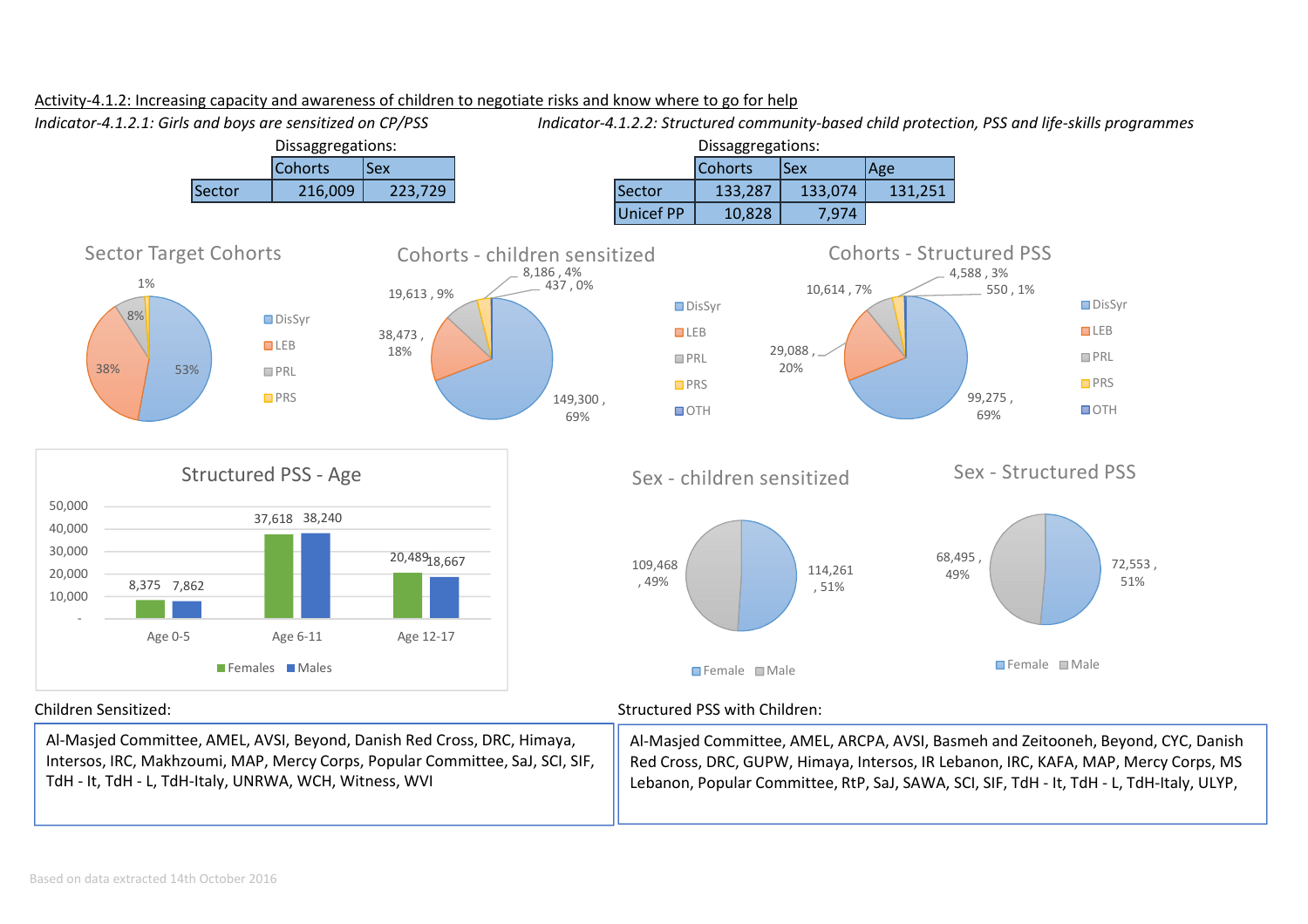

Activity-4.1.2: Increasing capacity and awareness of children to negotiate risks and know where to go for help

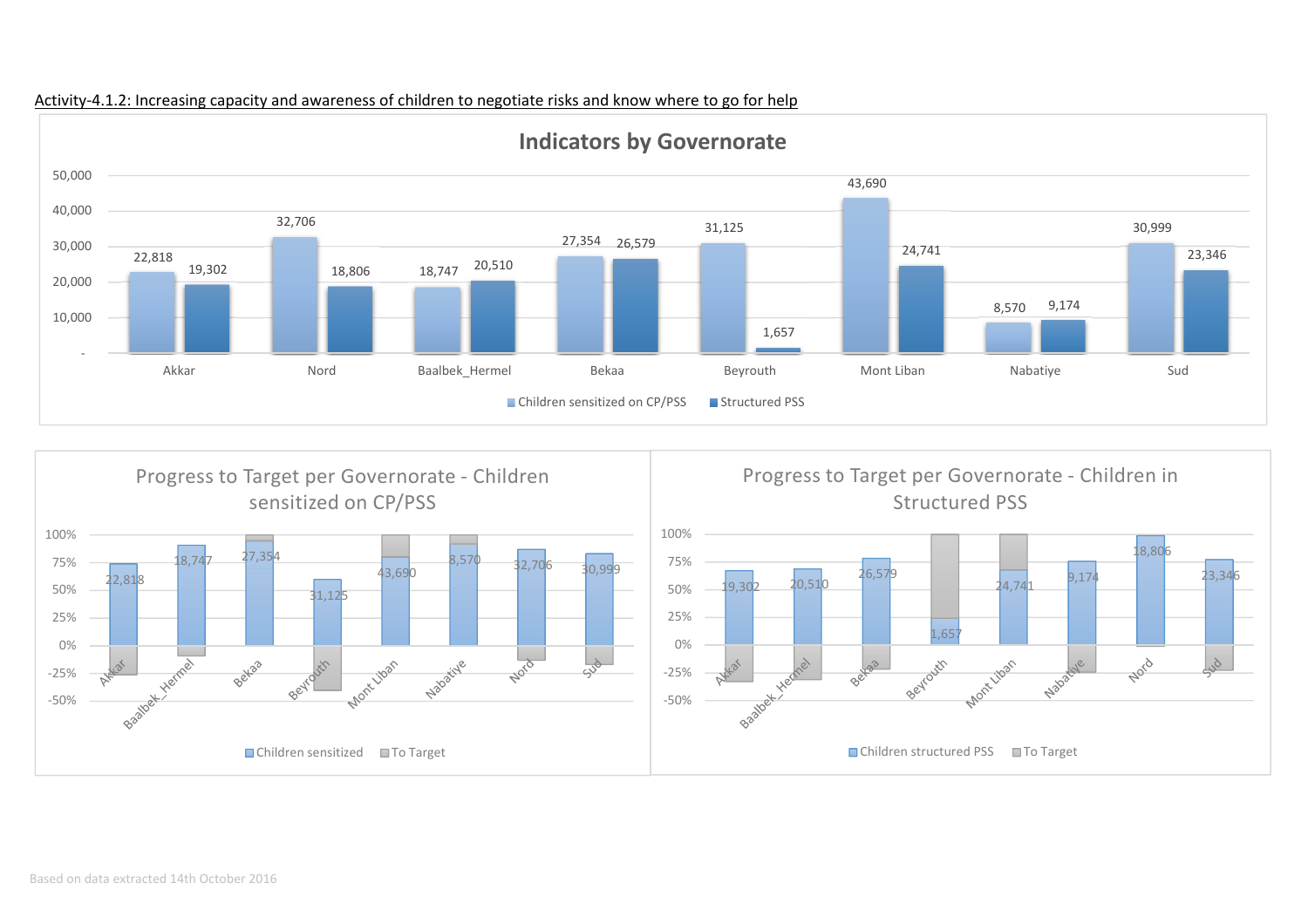### Activity-4.1.3: Increasing capacity and awareness of caregivers and community members to address child protection concerns

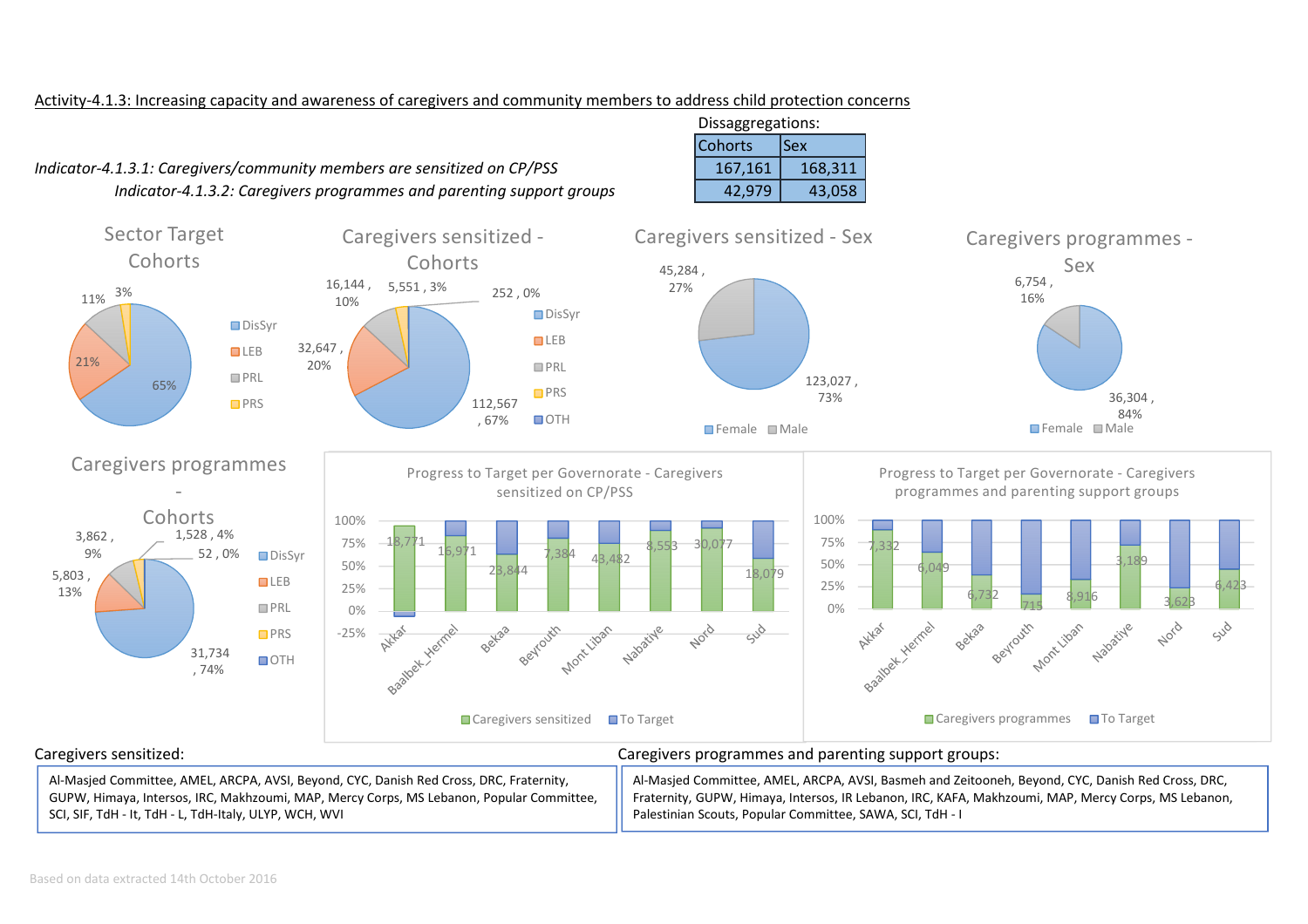## **Output 4.2 Child protection violations are addressed through increased response capacity of government and civil society actors**

Activity-4.2.1: Quality response services for children at high risk and who have experienced violence, exploitation, neglect and abuse



□ DisSyr **LEB PRL O**PRS **DOTH**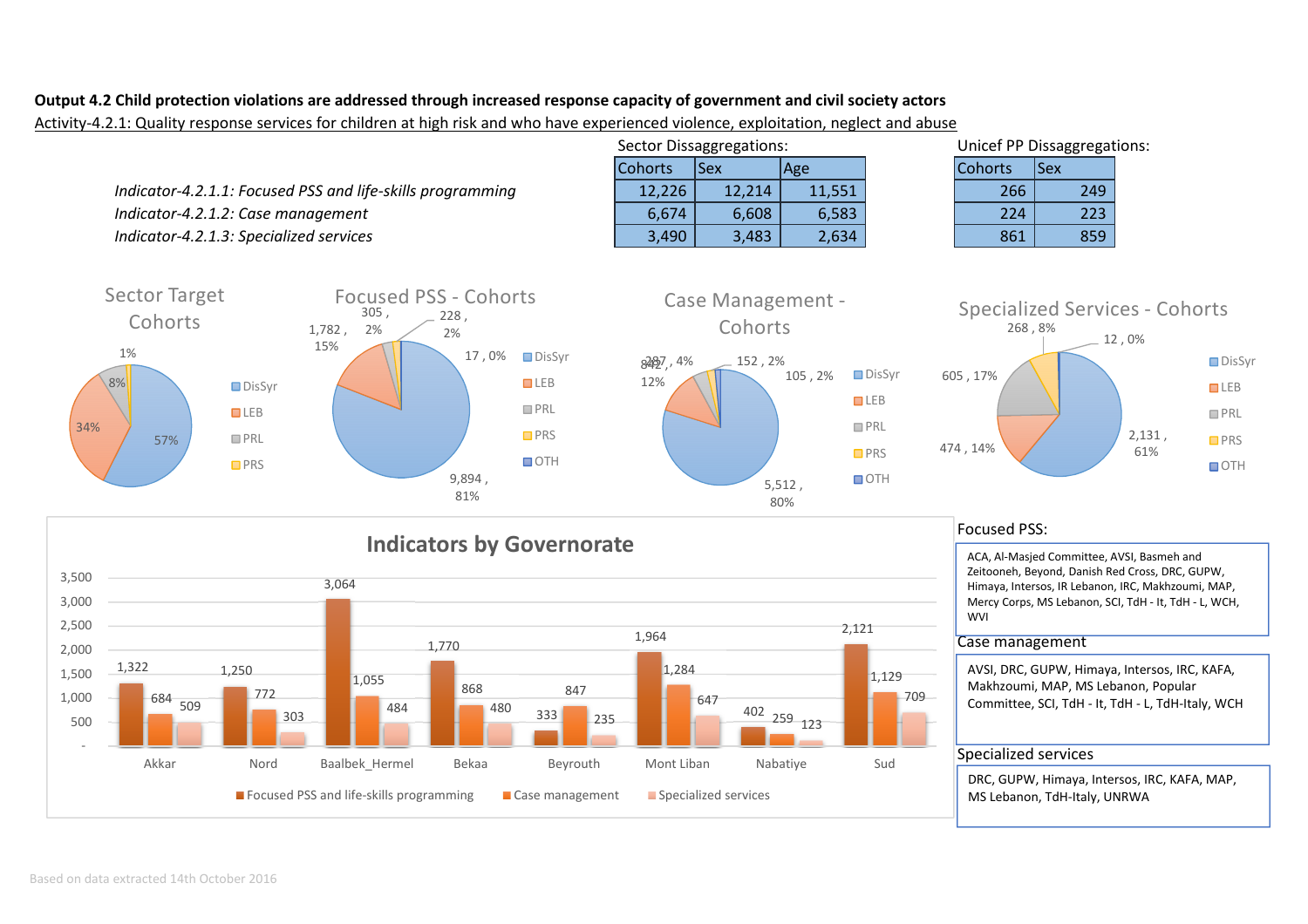

# **Output 4.2 Child protection violations are addressed through increased response capacity of government and civil society actors**Activity-4.2.1: Quality response services for children at high risk and who have experienced violence, exploitation, neglect and abuse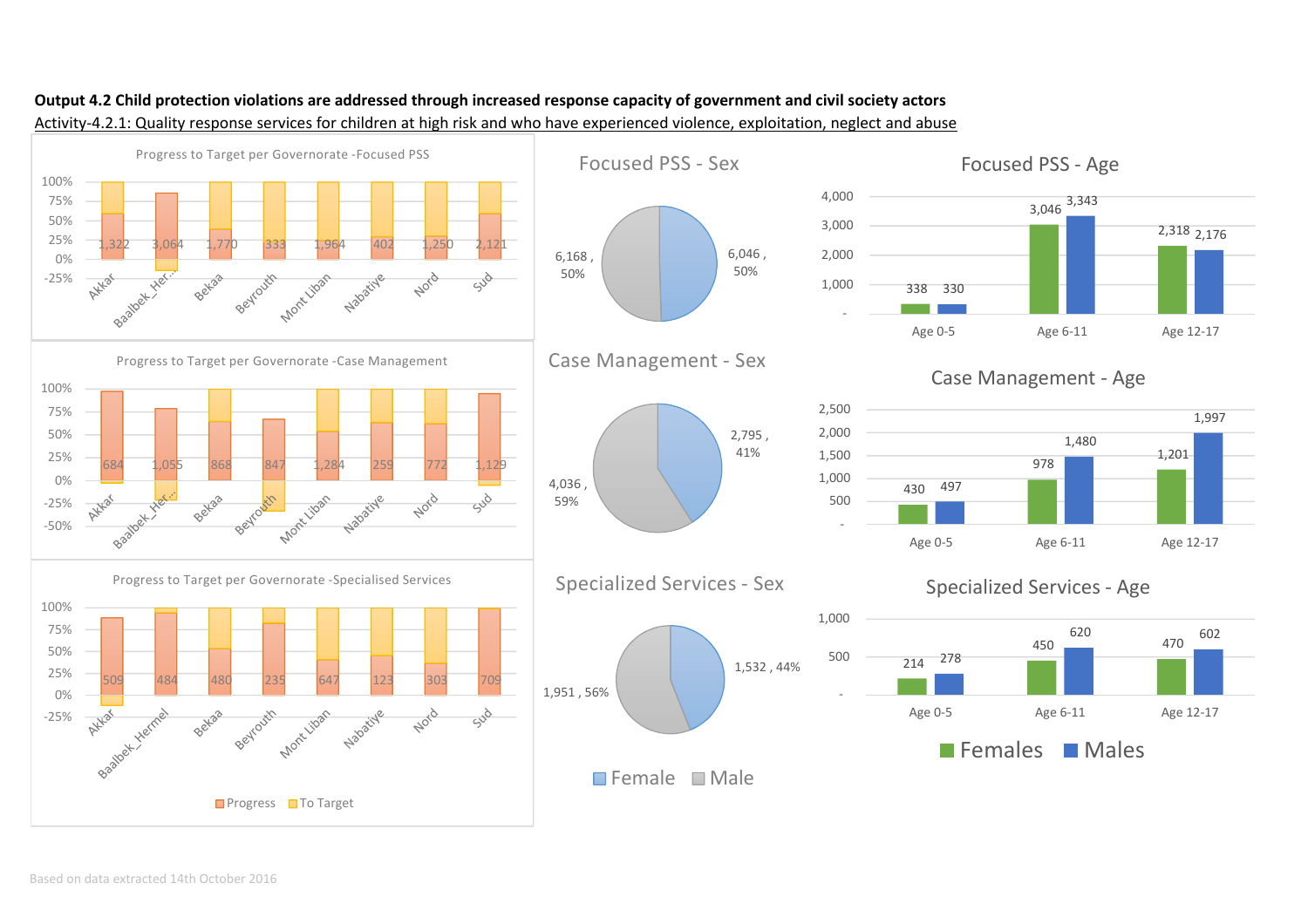

# Activity-4.2.2: Strengthen capacity of government and local CBO workforce in contact with children*Indicator-4.2.2.1: Social workers trained on National child protection Case management procedure/participating in coaching*

Dissaggregations:<br>Cohorts ISex  $\vert$ Cohorts  $\vert$ Sex  $\vert$ Type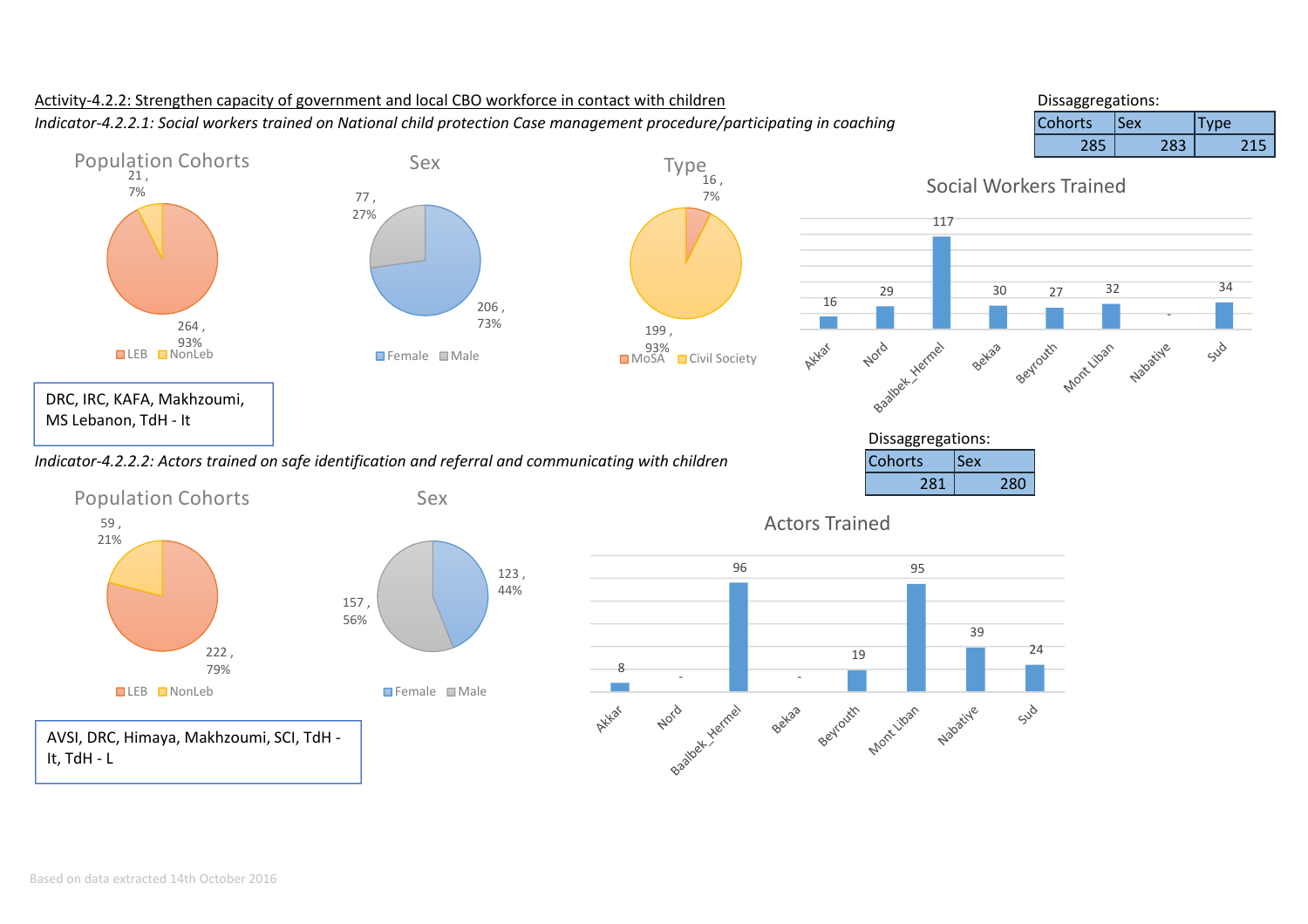